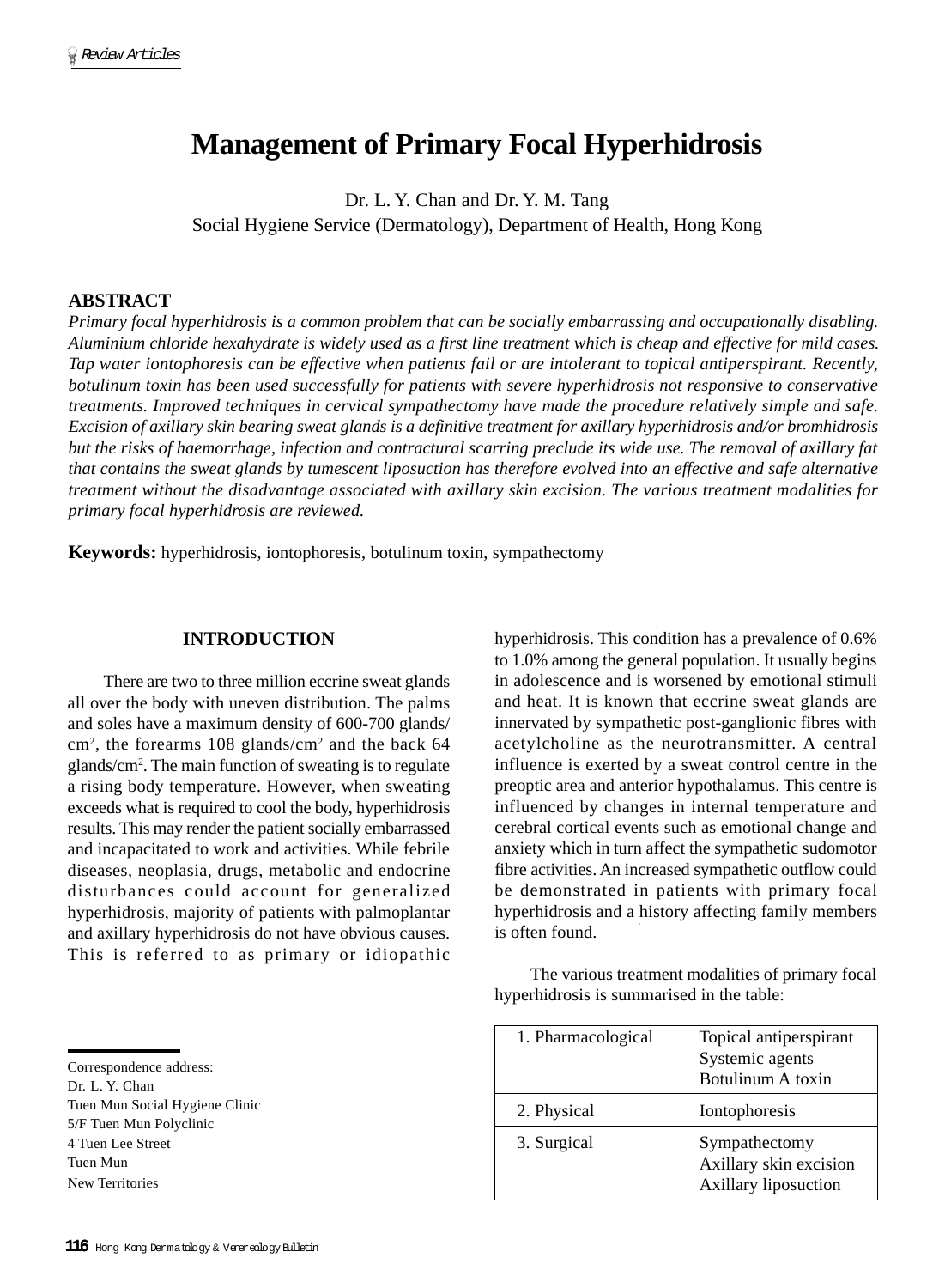### **1. Pharmacological**

#### *Topical antiperspirant*

Topical antiperspirant is the first line treatment in primary focal hyperhidrosis. Aluminium chloride hexahydrate solution is most commonly used and often effective for mild hyperhidrosis. It combines with keratin in the sweat ducts, resulting in ductal occlusion. Emphasis on correct use improves success rate. The skin should be dried thoroughly before application for better drug penetration. Presence of moisture may also cause skin irritation due to the formation of hydrochloric acid. Treatment should be started with once nocte application and then less frequently when response occurs. Occlusion with plastic wrap for two to three nights a week can be tried for the less responsive patients. Topical antiperspirant treatment should be supplemented with general measures such as use of absorptive powder to reduce sweat, continual drying of the palms, and keeping a good hygiene with frequent changing of socks. Side-effects of topical antiperspirant include irritation, dryness and fissures, which can be reduced by emollient and topical steroid such as hydrocortisone cream. Apart from aluminium chloride, zirconium chloride, boric acid, resorcinol, formaldehyde and glutaraldehyde have also been used but sensitization may occur with them and glutaraldehyde may stain skin. Topical antiperspirants are cheap and easily available. For patients with axillary hyperhidrosis and severe palmoplantar hyperhidrosis, topical antiperspirant may not be effective.

#### *Systemic agents*

Systemic anticholinergic agents such as probantheline bromide and glycopyrrolate can be used in generalized and localized hyperhidrosis. However, the clinical effect achieved by a high dose is offset by many side-effects including blurred vision, dry mouth, constipation and urinary retention. Tranquilizers such as diazepam can be used for combating anxietyproducing events which might aggravate or precipitate an hyperhidrotic episode. In general, long term use of systemic drugs for hyperhidrosis is not advisable.

#### *Botulinum toxin*

Botulinum toxin (BTX), one of the most poisonous substance known to mankind, is produced by the obligate anaerobic bacterium, *Clostridium botulinum*. So far, seven types of *C. botulinum* are recognised (types A - G), each produces a distinct neurotoxin. Types A, B, and E cause most human epidemics of botulism, a potentially fatal disease consequent to widespread inhibition of pre-synaptic release of acetylcholine. Due to the unique property of BTX, it has been successfully used for treating various neurological or neuromuscular diseases such as blepharospasm, strabismus, wrinkles, and focal dystonia. Recently, BTX type A has been used with great success for treating severe focal hyperhidrosis. Two commercial preparations of BTX type A are now available: Botox and Dysport. One unit of Botox roughly corresponds to 3-5 units of Dysport. Shelley et al reported four patients with severe palmar hyperhidrosis treated with subepidermal injections of 100 units of Botox over 50 sites in each palm.<sup>1</sup> Anaesthesia was achieved by regional nerve block of the median and ulnar nerves. Therapeutic effect soon occurred in all patients and anhidrosis lasted for 12 months in one patient, 7 months in two patients, and 4 months in one patient. Treatment related adverse effects included pain on injection and one patient also developed mild reversible weakness of the thumb. In a randomized, double-blind study, Schnider et al used 120 mU (mouse units) of Dysport injected over 6 different sites on one palm of 11 patients.<sup>2</sup> The other palm which served as a control was injected with sterile saline. A statistically significant reduction of sweat production was noted in the treated palm and lasted over a follow up period of 13 weeks.

The authors have the experience of using Botox to treat four patients with severe palmar hyperhidrosis who failed to improve with aluminium chloride and tap water iontophoresis (unpublished data). Each received a dose of 48-52 units of Botox, given intracutaneously to the left hand after a washout period of two months. The right hand was not injected and served as a control. Ten sites was injected: five on palm and five on fingers. There was a similar sweat reduction on both the treated and control palms over a six weeks' follow up period but it could be accounted for by a decrease of ambient temperature. Three patients experienced reversible, mildly reduced gripping power. The low efficacy of Botox seen in our study may be due to poor dispersion consequent to only five palmar injections.

We foresee that BTX will become a popular and powerful treatment tool for severe hyperhidrosis of palms, soles and axillae; but the exact dosage, and number of injection sites will need to be determined. Moreover, the drug is very costly. Treatment involves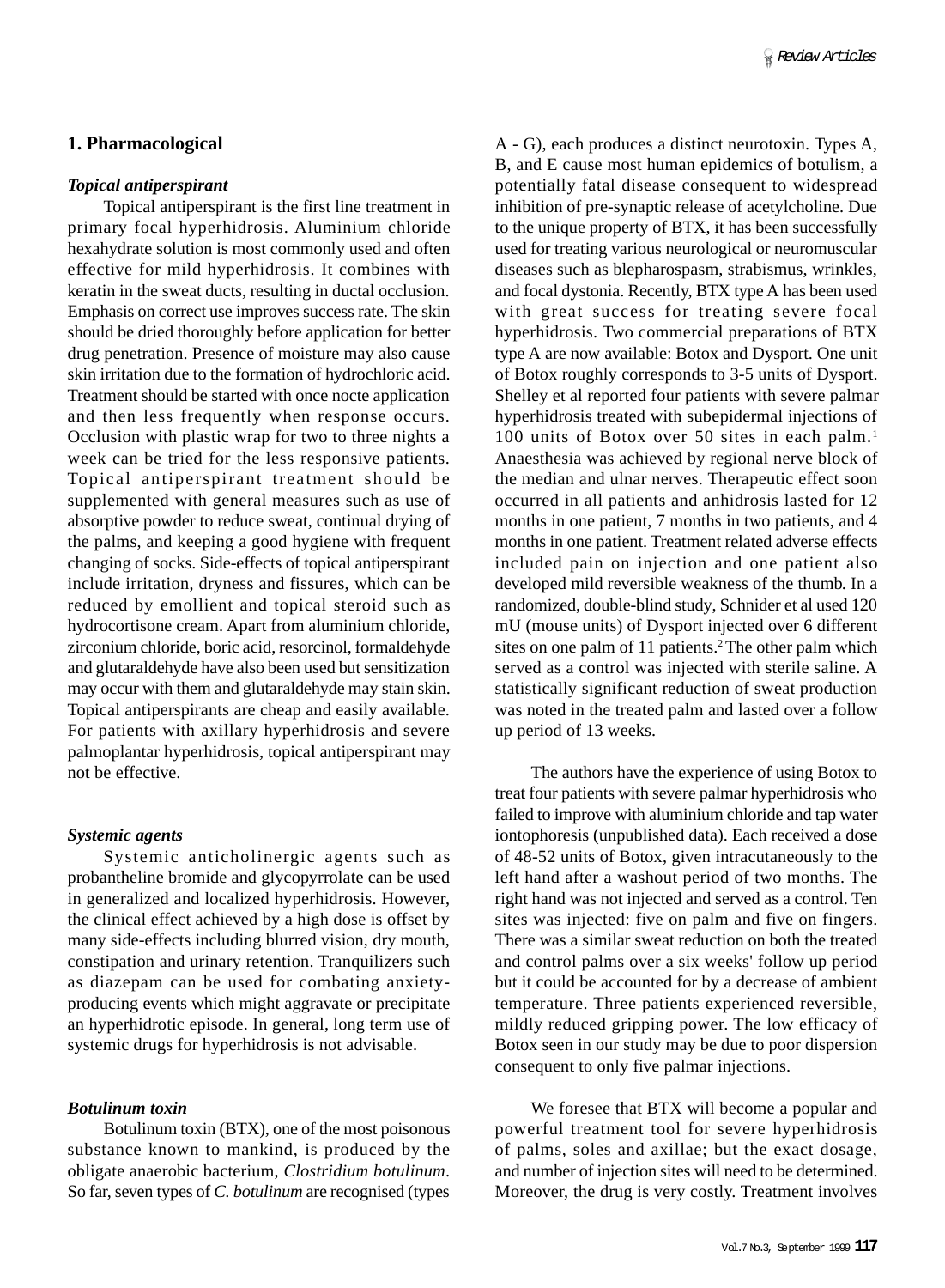deep dermal/subcutaneo us injections which are painful, and inadvertent injection or diffusion of the toxin into adjacent muscles may produce muscle weakness, though reversible. The drug is contraindicated in patients with known hypersensitivity to any ingredient in the product and is relatively contraindicated in pregnancy. It can also unmask subclinical neuromuscular diseases and is contraindicated in myasthenia gravis. Experience of treating strabismus and blepharospasm has shown that repeated frequent toxin injections in large doses may lead to antibody formation, thus reducing efficacy. The chance can be reduced by keeping the dose below 200U in a month period.

# **2. Physical**

# *Iontophoresis*

Iontophoresis is the use of an electromotive force to enhance percutaneous absorption of a drug or chemical. Tap water iontophoresis (TWI) is an established treatment modality for palmar, plantar, and axillary hyperhidrosis. The mechanism of action is unknown but induction of hyperkeratinization and subsequent obstruction of the eccrine sweat duct units was thought to occur.<sup>3</sup> Bouman et al reported an improvement in 90% of their 113 patients with palmoplantar hyperhidrosis.4 Similar efficacy was also demonstrated in other studies.<sup>5,6,7</sup>

Using TWI delivered by a pulsed current with adjustable current density, the authors have treated nine adult patients (mean age 30.4 years, range: 16-47 years) who failed to respond to topical aluminium chloride solution.<sup>8</sup> The treatment was carried out for 20 minutes, three times a week for six consecutive weeks. Sweat output was measured by the net weight gain of a diaper after exercise. The mean objective sweat output reduction was 49% and 51% after three and six weeks respectively. Side-effects were mild and transient. However, the beneficial effects gradually weaned off upon cessation of treatment, thus continuing or intermittent use of TWI is necessary to maintain an hypohidrotic state. This problem can be overcome by home therapy using portable iontophoretic unit. In 1987, Akins studied 22 patients with 27 sites using home iontophoretic unit for treating hyperhidrosis.<sup>9</sup> The treatment was carried out for 30 minutes twice a day for 5 days and then 30 minutes daily. Within 14 days, 80% of the hands, 33% of the soles, and 37.5%

of the axillae showed at least 50% improvement. Side-effects including discomfort during treatment, vesicles, erythematous papules and scaling were mild. A portable iontophoretic unit (hands/feet pair and underarms pair) is now available locally. It was claimed that sweating can be inhibited for up to six weeks after cessation of treatment. Apart from using tap water, glycopyrrolate can be used which might be more effective but systemic anticholinergic side-effects may occur.

# **3. Surgical**

## *Sympathectomy*

Sympathectomy is an effective means in reducing the sympathetic tone of sweat glands and achieving hypo/anhidrosis, and has been practised for years. Lumbar sympathectomy for plantar hyperhidrosis is less often done because of the risk of sexual dysfunction. The use of endoscopic transthoracic sympathectomy improves safety and allows a smaller scale operation. Horner's syndrome, pneumothorax, haemothorax, surgical emphysema and brachial plexus injuries are possible risks of sympathectomy. Since up to 40% of the sweat gland function is lost after bilateral cervical sympathectomy, sprouting of sympathetic nerve fibres in distant sites to achieve an overall constant and effective thermoregulation may lead to compensatory hyperhidrosis. Video-assisted thoracoscopy (VAT) is the current choice for upper thoracic sympathectomy. It enables a superior view so that anatomy can be clearly visualized, thus avoiding complications associated with the conventional approach. Several reports have demonstrated a greater than 95% success rate with sympathectomy performed under VAT for palmar hyperhidrosis.10,11

A recent local study by Tai et al on 29 VAT sympathectomies done under general anaesthesia involving 10 women and 5 men (age 17-31 years; mean  $= 22$  years) with severe palmar hyperhidrosis reported a 100% success rate.12 The sympathetic chains with T2 and T3 ganglia were excised by an endoscopic diathermy hook. T4 ganglion was also excised if there was simultaneous axillary hyperhidrosis. Anhidrosis was achieved in all patients during a follow up period of 5-35 months (mean  $= 15.6$  months). There was no Horner's syndrome or lung injury, and only three patients experienced mild compensatory sweating in other areas.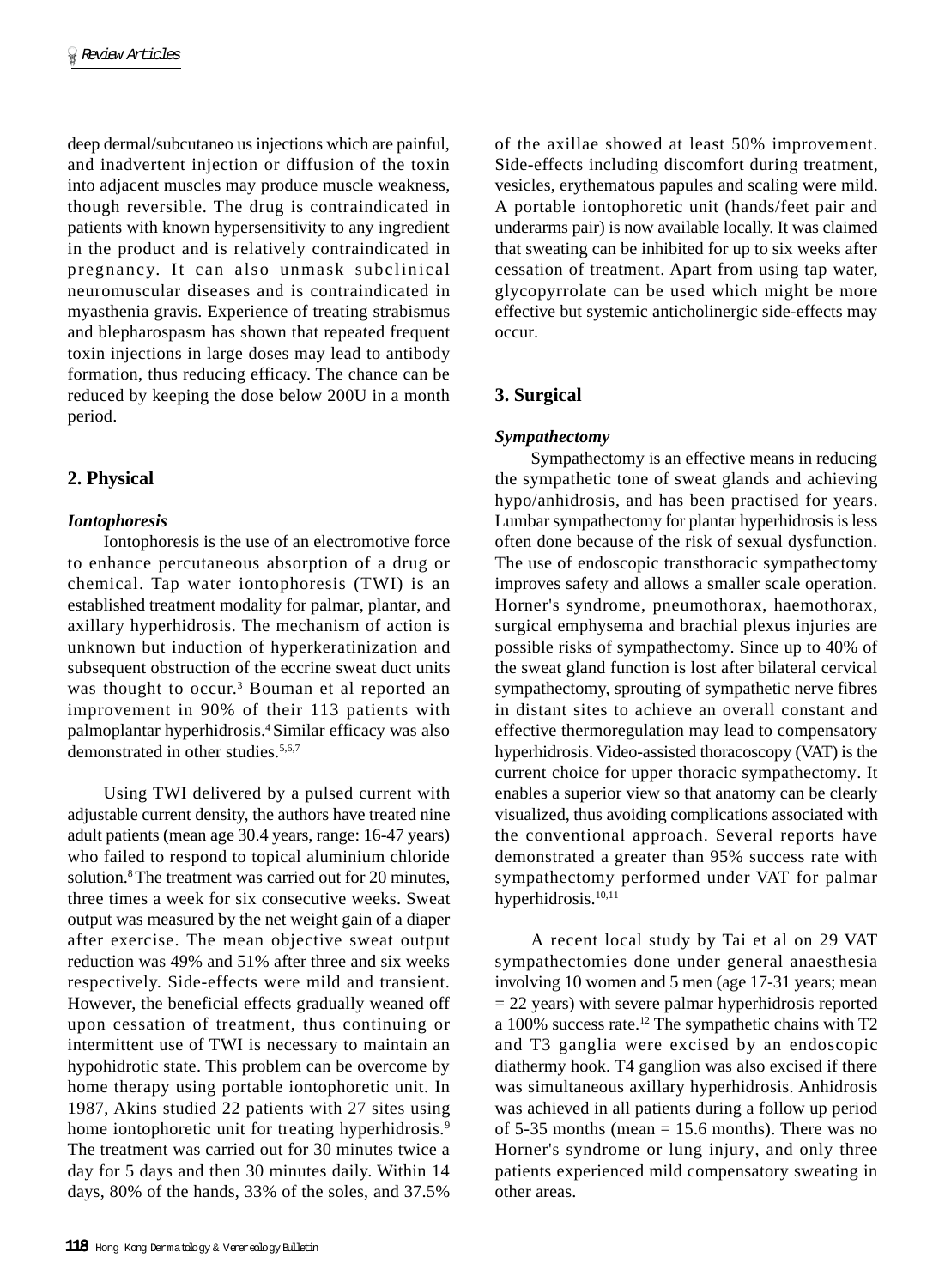### **Surgical Removal of Axillary Eccrine Sweat Glands**

#### *Surgical Excision*

While sympathectomy is effective for palmoplantar hyperhidrosis, extirpation of eccrine sweat glands remains the definitive surgical treatment for patients with axillary hyperhidrosis who fail to respond to conservative treatments. The conventional method entails excision of eccrine sweat gland bearing skin in the axillary vault. The area of maximum glandular density correlates approximately with the hairy portion of the axilla, and the use of starch-iodine test can facilitate precise localization. Mere excision of the skin at apex of the axilla is the simplest and effective method because this part gives the greatest sweat production.<sup>13</sup> The excision should be deep enough to reach the subcutaneous layer to include the secretory portion of the eccrine apparatus. If the treatment aims to eradicate axillary bromhidrosis, a common condition affecting Orientals, the depth of excision may even be deeper to include deeper situated apocrine glands. For very severe hyperhidrosis, a wide excision to include the peripheral part of the axilla is also required.<sup>14</sup> In this case, postoperative morbidity such as wound dehiscence, haemorrhage, wound infection and contractural scarring that limit shoulder movement necessitating skin grafting would be a definite risk. Hence wide excision of axillary skin should not be undertaken lightly. Various modifications in the excision technique that bear different names have been proposed by different investigators to reduce operative morbidity and complications and to study their different merits.

### *Liposuction*

Since most axillary eccrine and apocrine glands are situated deep within the subcutaneous fat layer, removal of this compartment by liposuction for axillary hyperhidrosis<sup>15,16</sup> is therefore an effective alternative to direct surgical excision. Suction can be carried out by a liposuction cannula through a small incision in the anterior axillary fold. The dermal and subcutaneous portions are 'vacuumed' in all directions with multiple strokes to remove the dermal and subcutaneous fat tissue. Liposuction can be carried out under general or local anaesthesia. In recent years, liposuction performed under tumescent anaesthesia has revolutionised traditional liposuction technique. This refers to liposuction performed under a method of regional anaesthesia whereby a very dilute solution of lignocaine, epinephrine ( $\leq$ 1mg/L), saline and sodium bicarbonate (10mEq/L) is directly infiltrated into the target fat compartment. Upon infiltration, this compartment swells and becomes firm, permitting an increased ease and accuracy in liposuction using microcannulae. In addition, the epinephrine-induced vasoconstriction minimizes blood loss, bruising and postoperative soreness; postsurgical irregularities or rippling of the skin is also minimized. Moreover, the risk of lignocaine toxicity has been reportedly low despite a large quantity of lignocaine which if given in the conventional manner would be hazardous. Despite all these advantages, care must be exercised and the procedure should be backed up with stand-by resuscitation equipment since deaths, though rare, have been reported after tumescent liposuction.<sup>17</sup>

### *Learning points:*

*Tap water iontophoresis is a good alternative to topical antiperspirant before considering botulinum toxin or sympathectomy.*

### **References**

- 1. Shelley WB, Talanin NY, Shelley ED. Botulinum toxin therapy for palmar hyperhidrosis. J Am Acad Dermatol 1998;38: 227-9.
- 2. Schnider P, Binder M, Auff E, Kittler H, Berger T, Wolff K. Double-blind trial of botulinum A toxin for the treatment of focal hyperhidrosis of the palms. Br J Dermatol 1997;136: 548-52.
- 3. Dobson RL, Lobitz WC. Some histochemical observations on the human eccrine sweat glands. Arch Dermatol 1957;75: 653-66.
- 4. Bouman HD, Lentzer EM. The treatment of hyperhidrosis of the hands and feet with constant current. Am J Phys Med 1952; 31:158-69.
- 5. Shrivastavia SN, Gurmohan S. Tap water iontophoresis in palmoplantar hyperhidrosis. Br J Dermatol 1977; 96:189-94.
- 6. Midtgard K. A new device for the treatment of hyperhidrosis by iontophoresis. Br J Dermatol 1986;114:484-8.
- 7. Levit F. Simple device for the treatment of hyperhidrosis by iontophoresis. Arch Dermatol 1958;78:505-7.
- 8. Chan LY, Tang YM, Lo KK, Mok WK, Ly YF, Ip WC. Treatment of palmar hyperhidrosis using tap water iontophoresis - local experience. HKMJ; in press.
- 9. Akins DL, Meisenheimer JL, Dobson RL. Efficacy of the Drionic unit in the treatment of hyperhidrosis. J Am Acad Dermatol 1987;16:828-32.
- 10. Herbst F, Plas EG, Fugger R, Fritsch A. Endoscopic thoracic